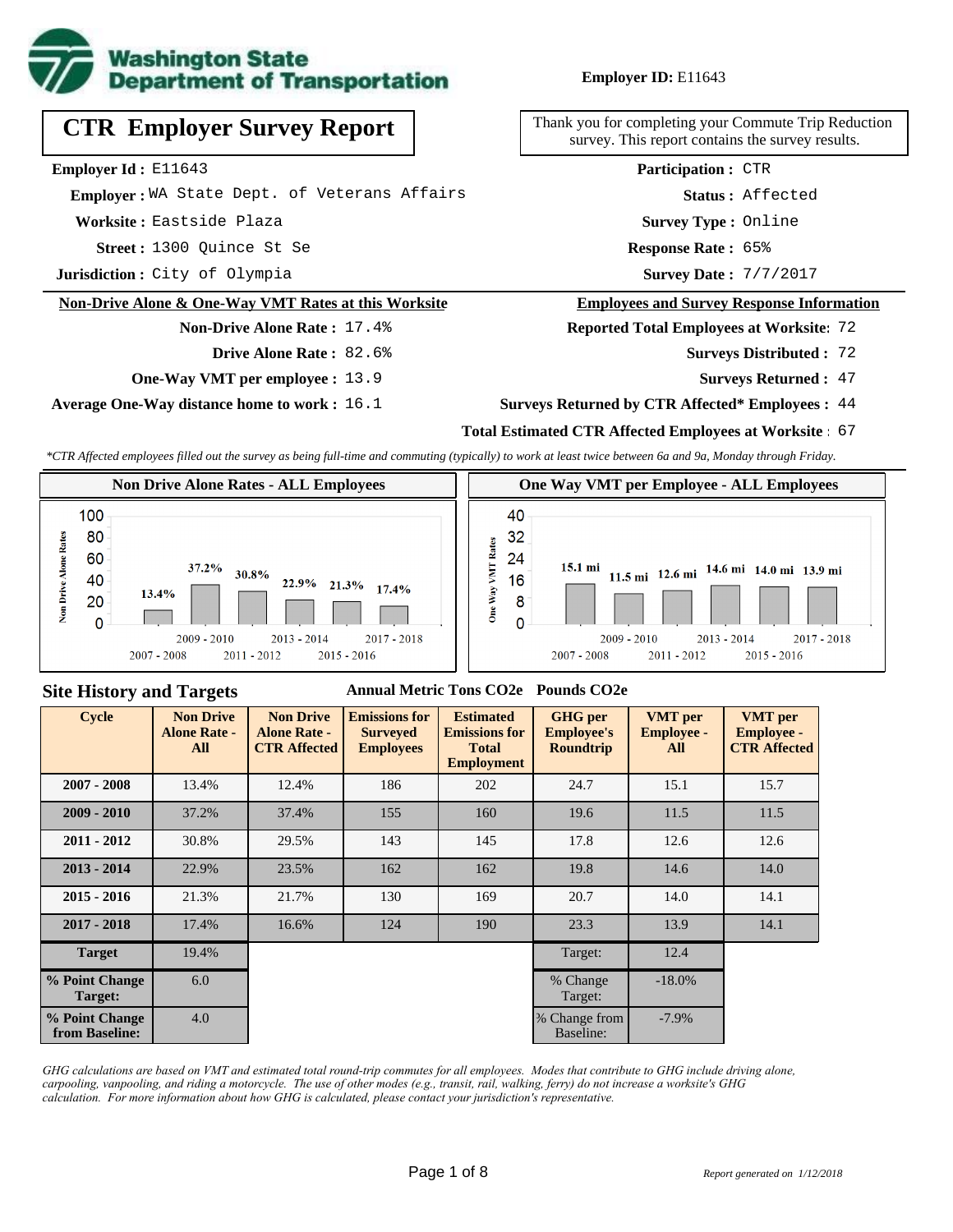# **Washington State<br>Department of Transportation**

#### **Commute Trips By Mode - All Employees**

**Q.4: Last week, what type of transportation did you use each day to commute TO your usual work location? (Mode used for the longest distance.)**



*\* Motorcycle-1 is now included in Drive Alone and Motorcycle-2 is included in Carpool. Information about these trips is still available by request.*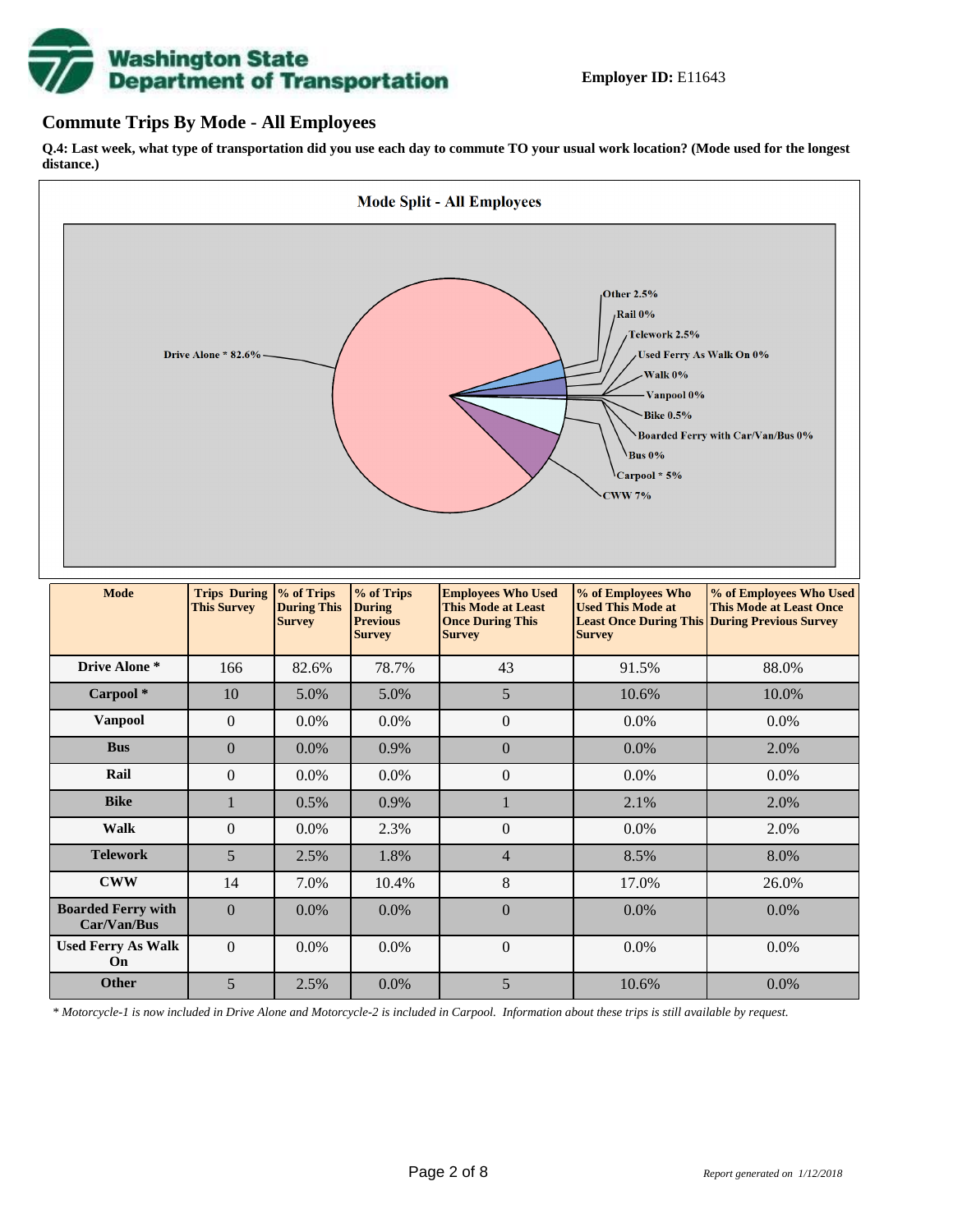

#### **Commute Trips By Mode - Affected Employees**

**Q.4: Last week, what type of transportation did you use each day to commute TO your usual work location? (Mode used for the longest distance.)**



*\* Motorcycle-1 is now included in Drive Alone and Motorcycle-2 is included in Carpool. Information about these trips is still available by request.*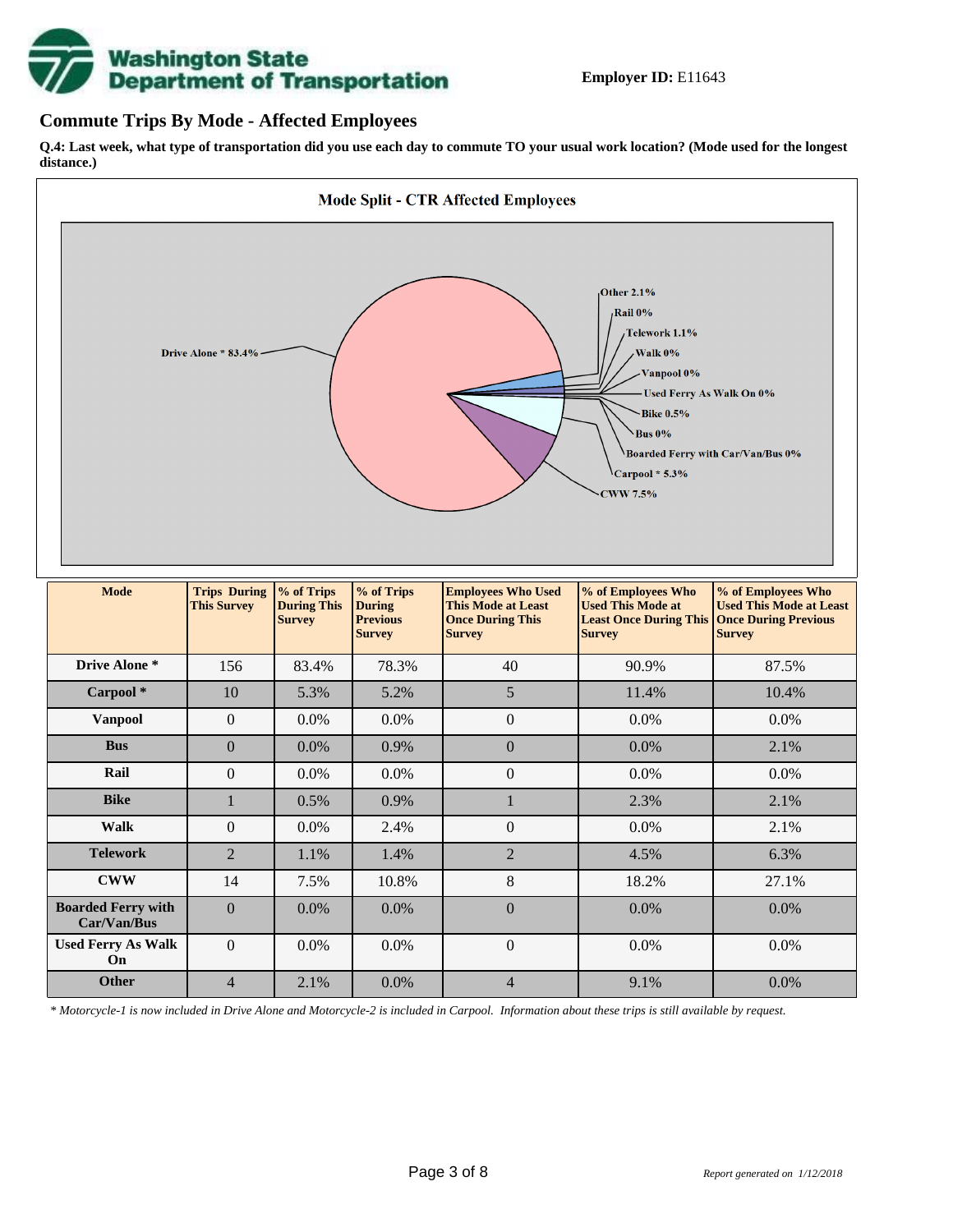

# **Alternative Modes - Number of Employees Who Used a Non-Drive Alone Mode:**

| <b>Non-Drive Alone</b><br><b>Number Of Days</b> | <b>Exactly this # of</b><br><b>Employees</b> | <b>Exactly this % of</b><br><b>Employees</b> | At least # of<br><b>Employees</b> | At least % of<br>employees |  |  |
|-------------------------------------------------|----------------------------------------------|----------------------------------------------|-----------------------------------|----------------------------|--|--|
| 0 Day                                           | 30                                           | 64%                                          | 47                                | 100%                       |  |  |
| 1 Days                                          | 6                                            | 13%                                          | 17                                | 36%                        |  |  |
| 2 Days                                          | 6                                            | 13%                                          | 11                                | 23%                        |  |  |
| 3 Days                                          | 3                                            | 6%                                           | 5                                 | 11%                        |  |  |
| 4 Days                                          | $\overline{2}$                               | 4%                                           | $\overline{c}$                    | 4%                         |  |  |
| 5 Days                                          | $\overline{0}$                               | 0%                                           | $\Omega$                          | 0%                         |  |  |
| <b>6 or More Days</b>                           | $\theta$                                     | 0%                                           | $\Omega$                          | 0%                         |  |  |

#### **Count by Occupancy of Carpools and Vanpools**

**Q.5 If you used a carpool or vanpool as part of your commute, how many people (age 16 or older) are usually in the vehicle?**

| <b>Ridesharing Occupancy</b> | <b>Mode</b> | <b>Response Count</b> |
|------------------------------|-------------|-----------------------|
| $2*$                         | Carpool     | 10                    |
| 3                            | Carpool     | $\overline{0}$        |
| 4                            | Carpool     | $\boldsymbol{0}$      |
| 5                            | Carpool     | $\boldsymbol{0}$      |
| >5                           | Carpool     | $\overline{0}$        |
| $<$ 5                        | Vanpool     | $\overline{0}$        |
| 5                            | Vanpool     | $\overline{0}$        |
| 6                            | Vanpool     | $\boldsymbol{0}$      |
| 7                            | Vanpool     | $\overline{0}$        |
| 8                            | Vanpool     | $\boldsymbol{0}$      |
| 9                            | Vanpool     | $\overline{0}$        |
| 10                           | Vanpool     | $\overline{0}$        |
| 11                           | Vanpool     | $\boldsymbol{0}$      |
| 12                           | Vanpool     | $\boldsymbol{0}$      |
| 13                           | Vanpool     | $\boldsymbol{0}$      |
| 14                           | Vanpool     | $\overline{0}$        |
| >14                          | Vanpool     | $\boldsymbol{0}$      |

\* Motorcycle-2 counted with Carpool-2 for this table.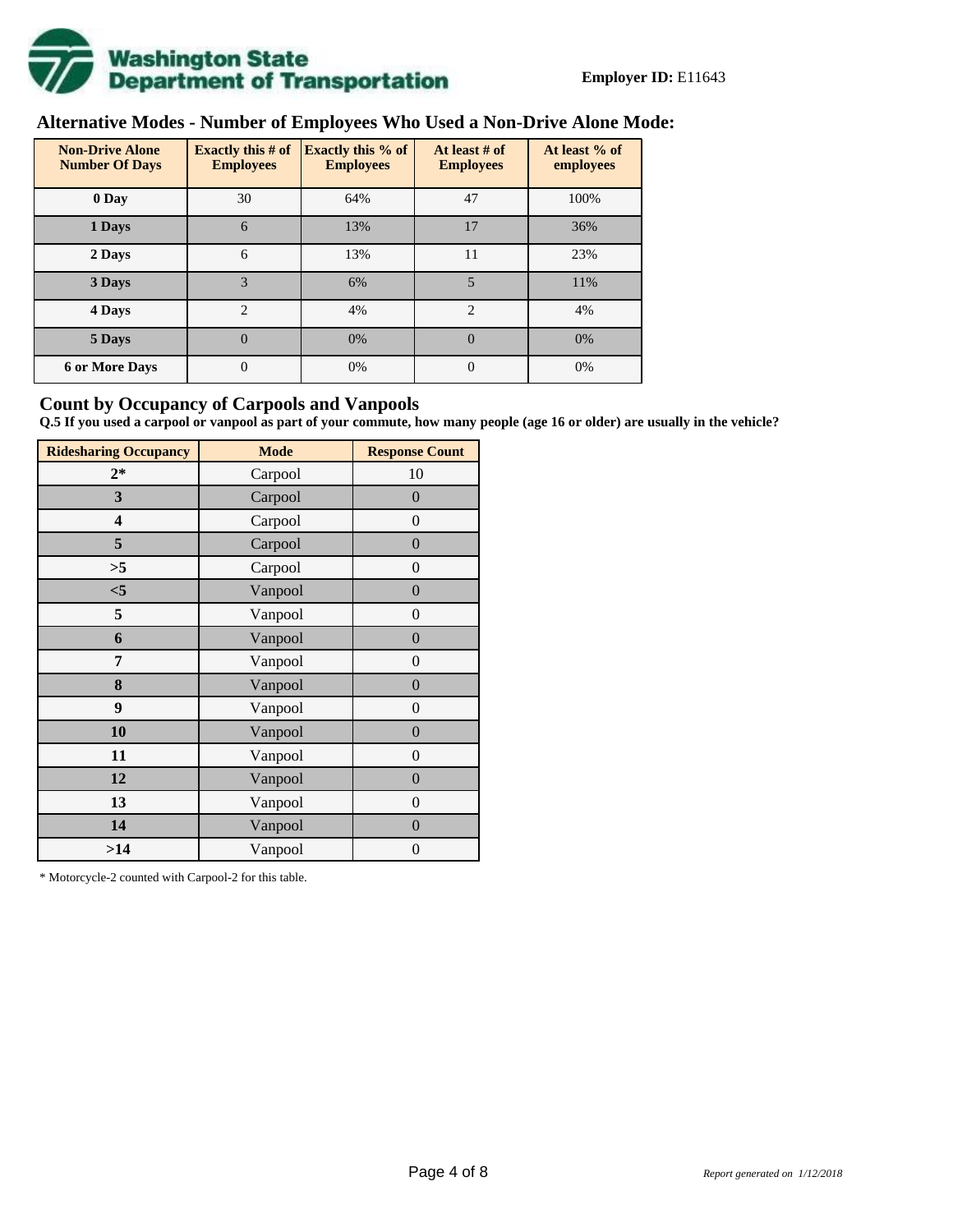

# **Reported Work Schedule - All Employees**

**Q.8 Which of the following best describes your work schedule?**

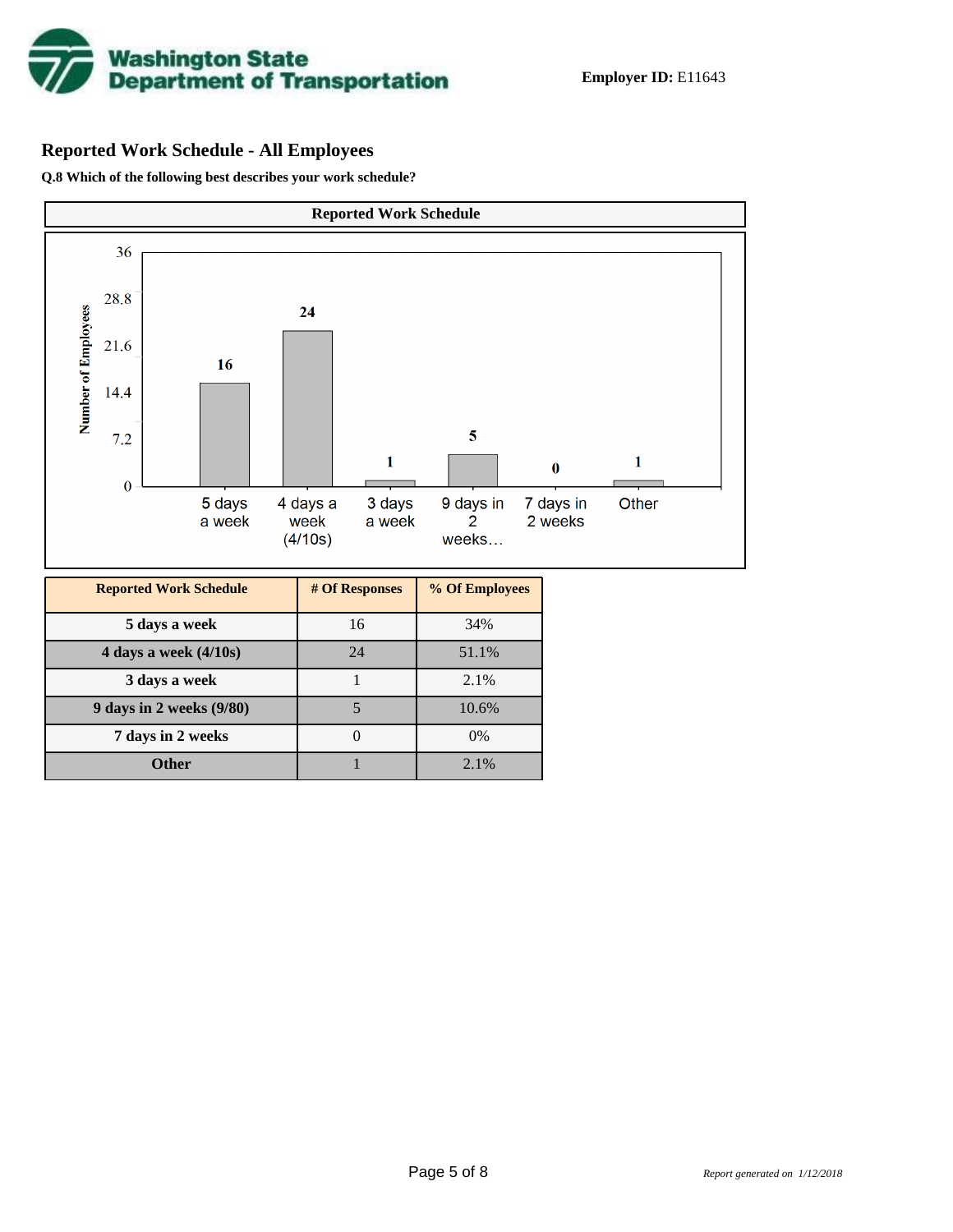

### **Parking and Telework**

**Q.9: On the most recent day that you drove alone to work, did you pay to park? (Mark "yes" if you paid that day, if you prepaid, if you are billed later, or if the cost of parking is deducted from your paycheck.)**



**Q.10: How many days do you typically telework?**

| <b>Telework Frequency</b>           | # of Responses | % of Responses |
|-------------------------------------|----------------|----------------|
| No Answer/Blank                     |                | $0.0\%$        |
| I don't telework                    | 32             | 68.1%          |
| Occasionally, on an as-needed basis | 9              | 19.1%          |
| 1-2 days/month                      | 3              | 6.4%           |
| 1 day/week                          | 3              | 6.4%           |
| 2 days/week                         |                | $0.0\%$        |
| 3 days/week                         |                | $0.0\%$        |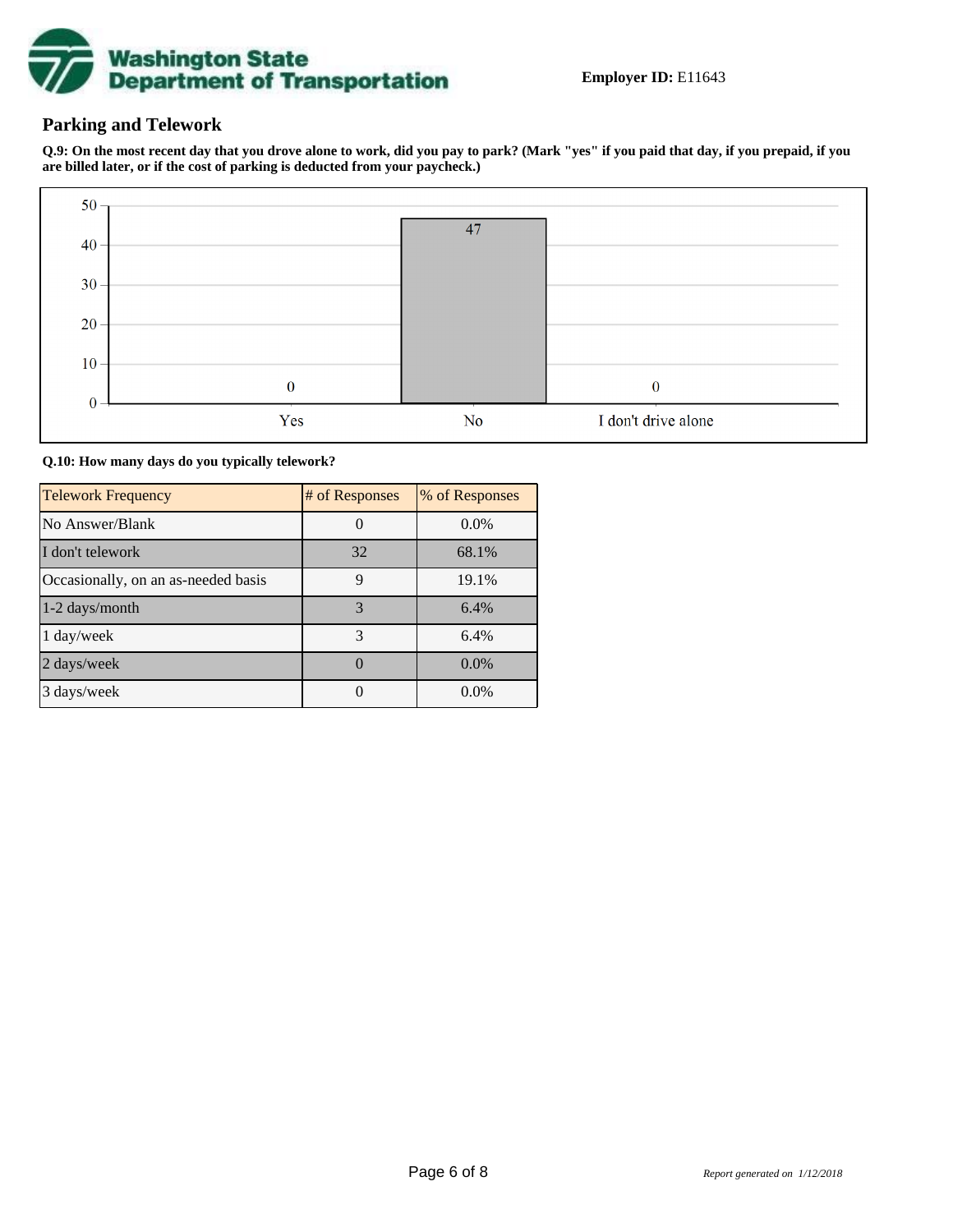

## **Reasons for driving alone to work/not driving alone to work**

**Q11. When you do not drive alone to work, what are the three most important reasons?**

| <b>Question Text</b>                                           | # of Responses | % of Responses |
|----------------------------------------------------------------|----------------|----------------|
| Personal health or well-being                                  | 15             | 19.2%          |
| To save money                                                  | 13             | 16.7%          |
| I have the option of teleworking                               | 10             | 12.8%          |
| Financial incentives for carpooling, bicycling or walking.     | 8              | 10.3%          |
| Environmental and community benefits                           | 8              | 10.3%          |
| Driving myself is not an option                                | 6              | 7.7%           |
| Other                                                          | 5              | 6.4%           |
| Free or subsidized bus, train, vanpool pass or fare benefit    | $\overline{4}$ | 5.1%           |
| Emergency ride home is provided                                | $\overline{4}$ | 5.1%           |
| Cost of parking or lack of parking                             | 3              | 3.8%           |
| To save time using the HOV lane                                |                | 1.3%           |
| Preferred/reserved carpool/vanpool parking is provided         | $\mathbf{1}$   | 1.3%           |
| I receive a financial incentive for giving up my parking space | $\Omega$       | 0.0%           |

#### **Q12. When you drive alone to work, what are the three most important reasons?**

| <b>Question Text</b>                                      | # of Responses | % of Responses |
|-----------------------------------------------------------|----------------|----------------|
| I like the convenience of having my car                   | 35             | 28.2%          |
| Riding the bus or train is inconvenient or takes too long | 26             | 21.0%          |
| Family care or similar obligations                        | 20             | 16.1%          |
| My commute distance is too short                          | 17             | 13.7%          |
| Other                                                     | 10             | 8.1%           |
| Bicycling or walking isn't safe                           | 8              | 6.5%           |
| My job requires me to use my car for work                 | 7              | 5.6%           |
| I need more information on alternative modes              |                | 0.8%           |
| There isn't any secure or covered bicycle parking         | $\theta$       | $0.0\%$        |